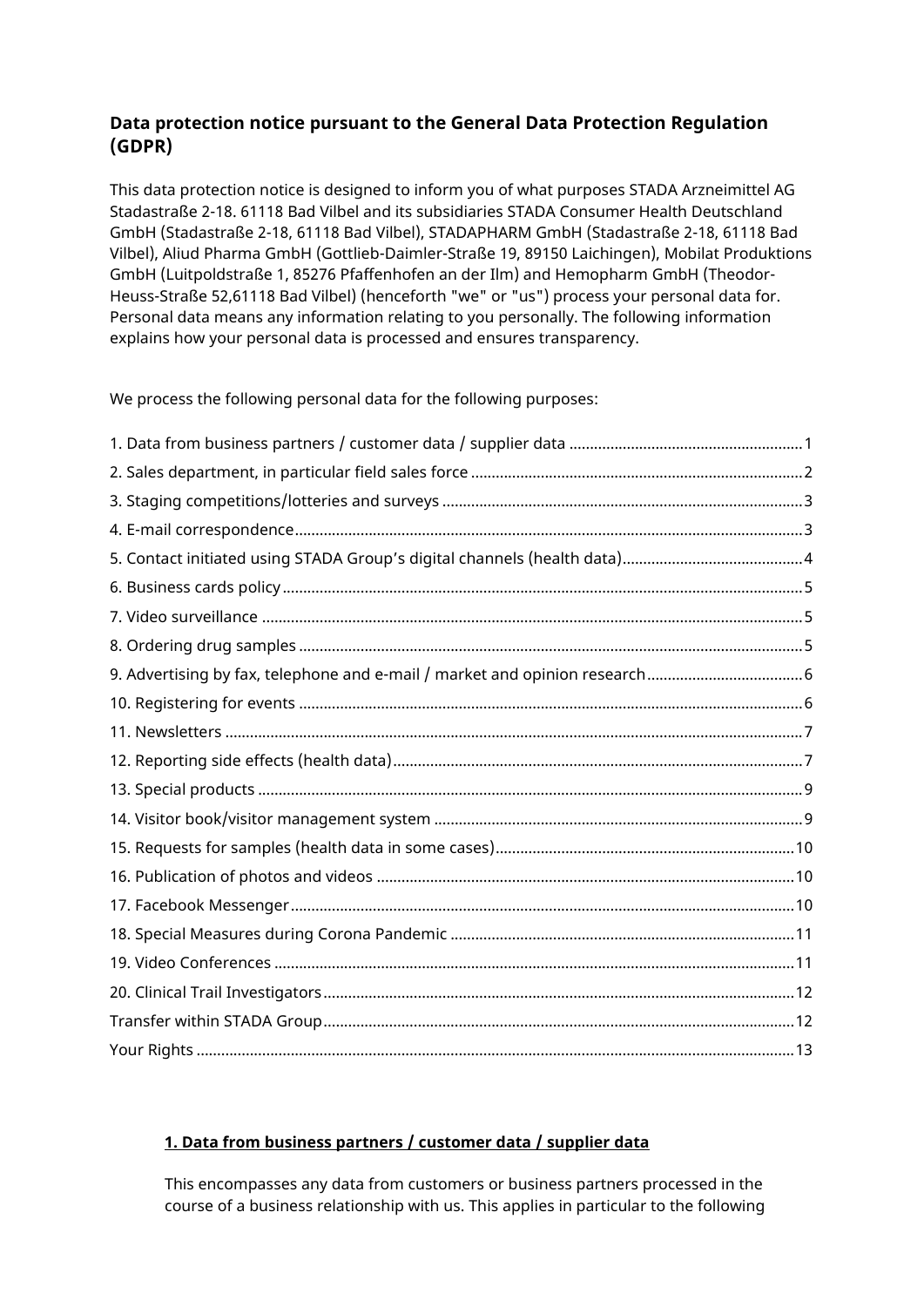personal data: contact details of our business partners (name, position, business contact details, e-mail address, telephone and fax numbers and information about the business relationship).

We process this data for the purpose of conducting the business relationship, concluding contracts, processing orders, carrying out analyses and evaluations and for fulfilling our legal obligations, e.g. for the purpose of conducting screening-measures. Processing is carried out on the basis of Article 6 (1) 1 b, c, f GDPR. If the basis for the processing is a legitimate interest within the meaning of Article 6 (1) 1 f GDPR, our legitimate interest lies in responding to inquiries and conducting business contact relationships. The provision of your personal data is required for the business relationship. This means that if you decide not to provide us with your personal data, it is not possible to conduct the business relationship.

We also receive personal data from the following sources: IQVIA Commercial GmbH & Co OHG and, under certain circumstances, from wholesalers from whom you purchase our products. These sources are not publicly available. In order to inform and advise you, we keep and maintain your contact data and information about your specialisations with the help of OneKey™, a database operated by IQVIA Commercial GmbH & Co OHG, Albert-Einstein-Allee 3, 64625 Bensheim, Germany, with up-to-date contact and specialisation data on healthcare professionals. Processing is carried out on the basis of the "balancing of interests clause" of the GDPR. If you send us your data directly or we receive it in any other way, the data is not automatically stored in the OneKey™ database. IQVIA may receive a message from us and will then contact you directly to enter or update your data. You can object to the collection of your data by IQVIA at any time or contact IQVIA's data protection officer. In addition to this, we may have received your personal data from publicly accessible sources on the Internet.

We transfer your personal data to the following categories of recipients: service providers and/or STADA companies as required to process your request. This includes both STADA companies in Germany and, if applicable, abroad. Categories of external service providers may be: IT service providers, waste disposal service providers, shipping services, auditors, consultants or authorities. In case of credit management it may also concern credit agencies, debt collectors and credit insurers. In some cases both the STADA companies and potential service providers that we may transfer your personal data to may be located outside the EU.

#### <span id="page-1-0"></span>**2. Sales department, in particular field sales force**

Our sales department processes the personal data of pharmacists and doctors that is required to perform its tasks. This includes in particular the following personal data: Data on doctors and pharmacists and, if applicable, their employees who are contacted and visited by the field staff (name, position, business contact information, e-mail address, telephone and fax number), or who are contacted by the sales department.

We process this data in order to sell our products and to maintain the data in our CRM systems. The field sales force processes this data for the purpose of notification, execution and follow-up of field service visits or other kinds of sales activities such as maintaining lists of interest. Furthermore, the data may be used to conduct business analyses, for instance analysis of sales figures, trends, etc. Processing is based on Article 6 (1) 1 b, f GDPR. If the basis for the processing is legitimate interests within the meaning of Article 6 (1) 1 f GDPR, our legitimate interest lies in optimizing sales processes and marketing campaigns.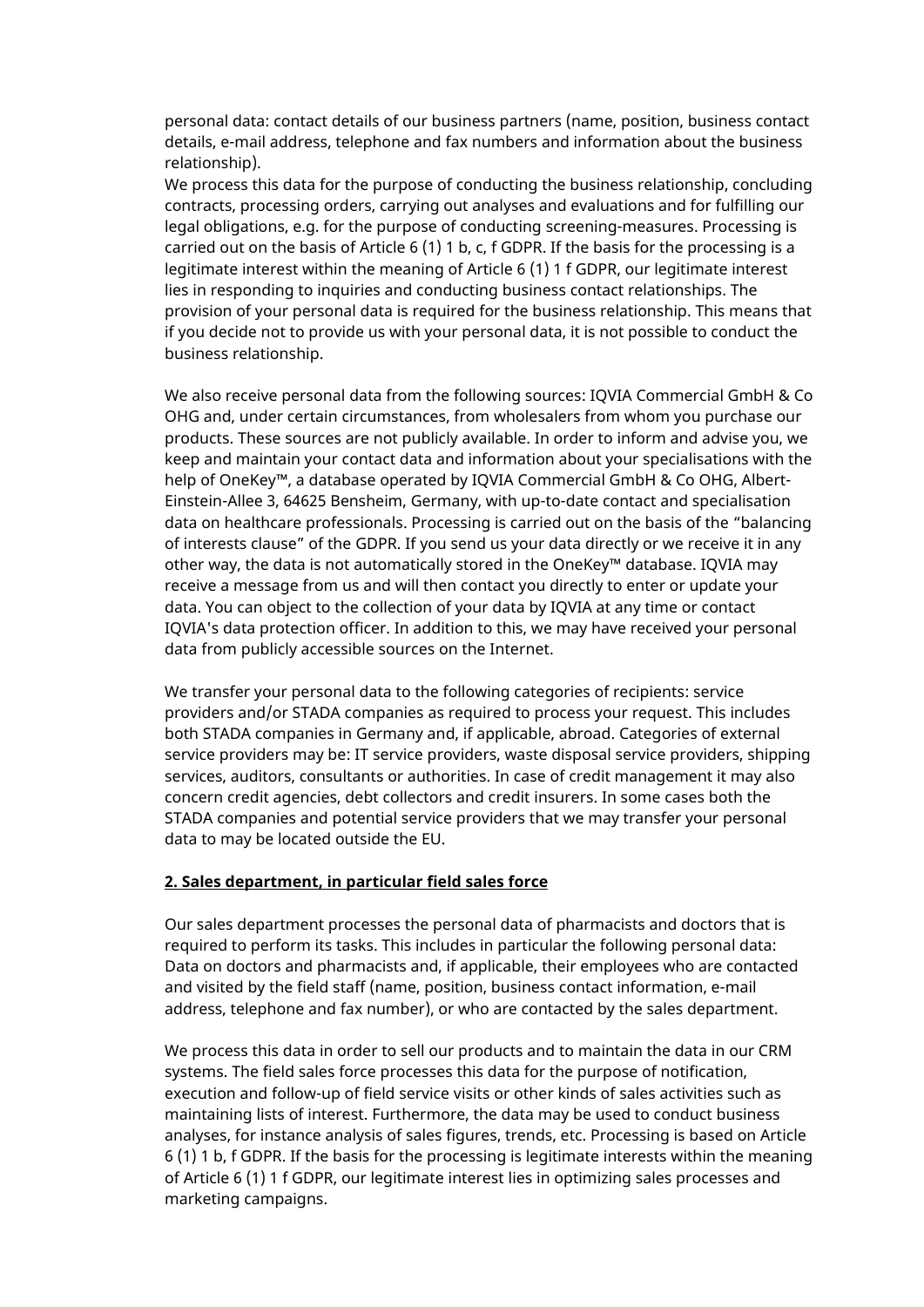If data is collected directly: providing your personal data is not a legal or contractual requirement. This means that you are not obligated to provide us with your personal data. If you decide not to provide us with your personal data, the sales department will not be able to contact you.

If data was not collected directly: We received your personal data from the following sources: IQVIA Commercial GmbH & Co OHG as well as from wholesalers in some cases (see point 1). These sources are not publicly available. In addition to this, we may have received your personal data from publicly accessible sources on the Internet.

We transfer your personal data to the following categories of recipients: Affiliated companies for CRM maintenance, IT service providers, and in some cases disposal service providers, pharmacy cooperations, shipping services, consulting companies, analytical service providers or marketing services.

Your data is processed mainly in Germany. However, it may also be possible for foreign affiliated companies to access the data, for example for the purposes of maintaining our IT systems.

#### <span id="page-2-0"></span>**3. Staging competitions/lotteries and surveys**

We regularly stage competitions/ lotteries and surveys with different target groups. We process personal data on those participating in the competition or survey (in particular name, position, business or private contact information, e-mail address, telephone number).

We process this data for the purpose of staging the competition or the surveys. The data is processed in accordance with Article 6 (1) 1 a GDPR.

You are not legally required to provide your personal data, but this is often necessary to participate in the competition/survey. This means that you are not legally obligated to provide us with your personal data. If you decide not to provide us with your personal data, usually it is not possible for you to participate in the competition or survey.

We may transfer your personal data to the following categories of recipients: Affiliated companies and, where applicable, external service providers (shipping companies, call centres, IT service providers, waste disposal services; publishers and web media producers) entrusted with processing or evaluating the competition or survey.

We only process your data within Germany.

#### <span id="page-2-1"></span>**4. E-mail correspondence**

We process the following personal data in the scope of e-mail correspondence: Personal data of the senders and recipients of e-mails (in particular name, position, business or private contact information, e-mail address, telephone number, fax number) as well as other personal data you may disclose about yourself through your signature or in the text of the e-mail.

We process this data to communicate with all stakeholders. The legal basis for processing this data is Article 6 (1) 1 a, f GDPR. If the basis for the processing is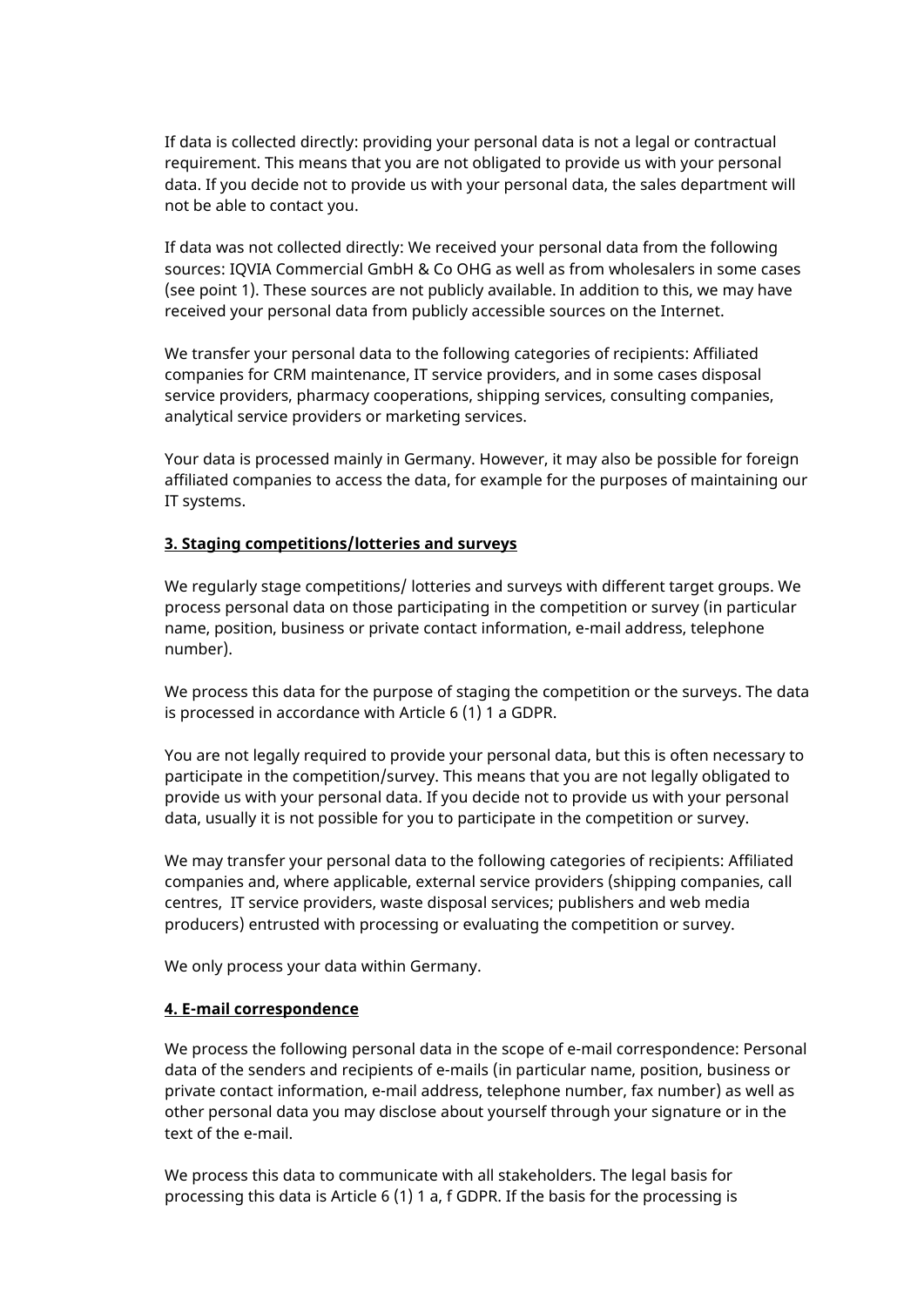legitimate interests within the meaning of Article 6 (1) 1 f GDPR, our legitimate interest lies in responding to inquiries and conducting business communication.

You are not legally required to provide your personal data, but this is necessary in order to communicate by e-mail. This means that you are not legally obligated to provide us with your personal data. If you decide not to provide us with your personal data, communication by e-mail is not possible.

Where necessary, we transfer your personal data to the following categories of recipients: employees of affiliated companies as well as external service providers assisting us in responding to the request, such as IT service providers, consulting firms or auditors.

In some cases, affiliated companies and also service providers that we may transfer your personal data to are located outside the EU.

#### <span id="page-3-0"></span>**5. Contact initiated using STADA Group's digital channels (health data)**

When responding to inquiries received at STADA functional mailboxes, such as info@stada.de, via social media channels or via our contact pages on the Internet, we process all the data provided by the sender of the inquiry (name, company, position, business or private contact information, e-mail address, telephone number, fax number) as well as additional personal data you may disclose about yourself in writing or orally in the text of the message or in the further course of processing of the inquiry. This may also be health data.

We process this data in order to be able to answer your inquiry. If you report side effects to us through these channels, the inquiry is immediately forwarded to the responsible colleagues at the drug safety department.

In case of a medical/ scientific request regarding STADA diagnostic DNA tests, it might be necessary to forward your request including your name and your contact details for the purpose of expert feedback to our service provider humatrix AG (https://www.humatrix.de/service/datenschutz.htm), who might as well directly deal with your request. Via the STADA contact form or STADA's functional mailboxes there must not be given any sensitive personal data (health data, patient data, genetic data) in case of requests concerning DNA tests.

The legal basis for this is our legitimate interest under Article 6 (1) f GDPR.

You are not legally or contractually required to provide your personal data. This means that you are not obligated to provide us with your personal data. If you decide not to provide us with your personal data, this has the following consequences: it will not be possible to process your request.

We transfer your personal data to the following categories of recipients: recipients entrusted with processing your request or inquiry. These may be employees of affiliated companies as well as external service providers, e.g. IT service providers, consulting firms and partner laboratories. Cases which might be of relevance for insurance cases will be forwarded to the respective insurance company, which might then directly contact you.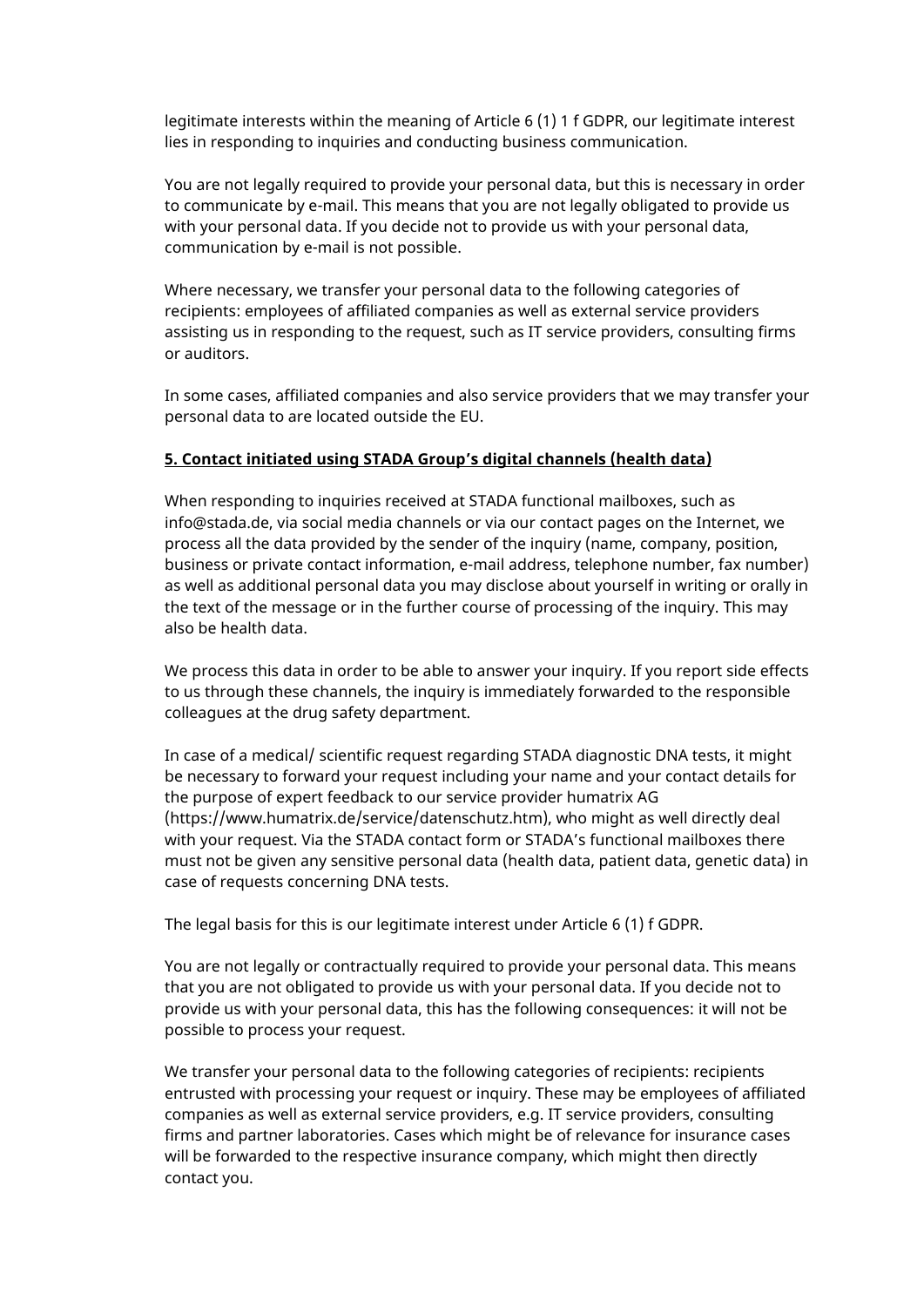If your inquiry involves a foreign country, your data may also be transmitted to affiliated companies abroad. Some of these are located outside the EU.

#### <span id="page-4-0"></span>**6. Business cards policy**

Business cards are exchanged routinely in the scope general business contacts, trade fairs or similar events.

We process the personal data contained on the business card in order to possibly initiate contact at a later time, or to update our data and may enter the data into our Outlook address book or our CRM system.

You are not contractually or legally required to provide your personal data. This means that you are not obligated to provide us with your personal data. If you decide not to provide us with your personal data, this has the following consequences: We do not receive and consequently do not use your business cards.

The legal basis for this is our legitimate interest under Article 6 (1) f GDPR.

We may transfer your personal data to the responsible contact person in the Group.

If the matter relates to something abroad, your data may also be transmitted to affiliated companies abroad. Some of these are outside the EU.

#### <span id="page-4-1"></span>**7. Video surveillance**

Some areas of our sites are under video surveillance. In this context, footage data as well as time and geographical data on persons on our premises is processed.

We process this data to ensure security at our sites. The legal basis for this is our legitimate interest within the meaning of Article 6 (1) f GDPR in the safety of our sites.

You are not legally or contractually required to provide your personal data. This means that you are not obligated to provide us with your personal data. If you decide not to provide us with your personal data, however, it is not possible for you to visit STADA sites.

We transfer your personal data to the following categories of recipients: security service providers, IT service providers and in some cases, if there are substantiated grounds for suspicion, to external authorities.

Processing takes place exclusively in Germany.

#### <span id="page-4-2"></span>**8. Ordering drug samples**

Under Section 47 German Pharmaceuticals Act (AMG), certain groups of persons can order samples from us. If you request samples from us, we process the following personal data: Name, business contact information, position, number of samples sent to you so far.

The legal basis for this processing is Article 6 (1) b GDPR and Section 47 German Pharmaceuticals Act.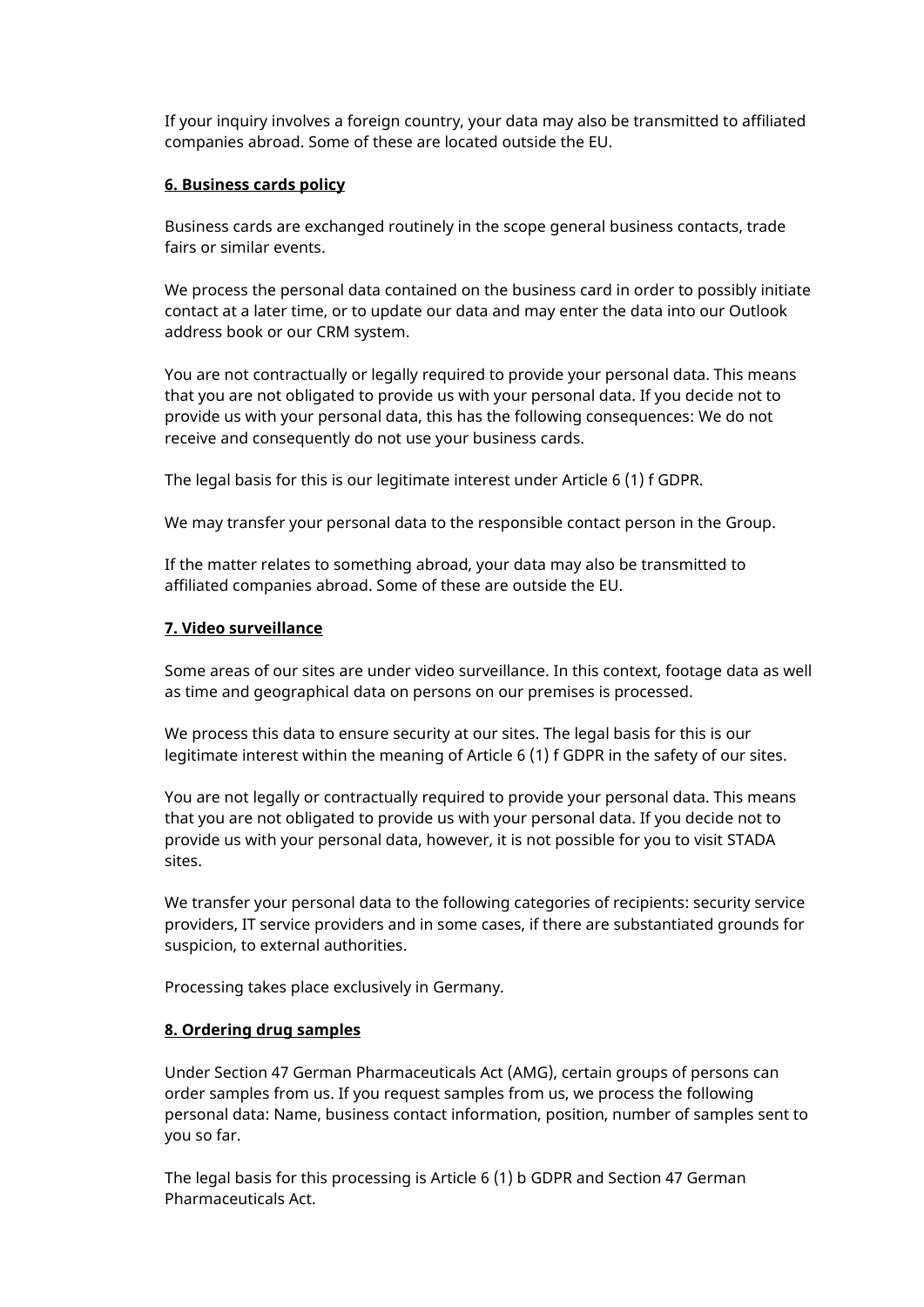You are not legally obligated to provide your personal data, but this is required for the conclusion of the contract. This means that you are not legally obligated to provide us with your personal data. If you decide not to provide us with your personal data, this has the following consequences: It is not possible to order drug samples.

We transfer your personal data to the following categories of recipients: shipping service providers, affiliated companies and analysis service providers.

Your data will be processed mainly in Germany. However, it may also be possible for foreign affiliated companies to access the data, for example for the purpose of maintaining our IT systems.

#### <span id="page-5-0"></span>**9. Advertising by fax, telephone and e-mail / market and opinion research**

We conduct advertising and information measures as well as market and opinion research to make our customers aware of or ask customers about their opinion on current offers, information and services. We process the following personal data in this context: Name, position, business contact information, e-mail address, telephone number, fax number.

The legal basis for this processing is your consent (Article 6 (1) a GDPR) or our legitimate interest (Article 6 (1) f GDPR). To the extent that processing is based on our legitimate interest, we base this on the cases pursuant to Section 7 (3) German Act Against Unfair Competition (UWG).

You are not legally or contractually required to provide your personal data. This means that you are not obligated to provide us with your personal data. If you decide not to provide us with your personal data, it is not possible to receive information/advertising through the above-mentioned channels for which you have not given your consent or for which STADA cannot claim a legitimate interest.

We transfer your personal data to the following categories of recipients: call centres, lettershops, shipping companies, printers and IT service providers.

Your data will be processed mainly in Germany. However, it may also be possible for foreign affiliated companies to access the data, for example for the purposes of maintaining our IT systems.

#### <span id="page-5-1"></span>**10. Registering for events**

We invite individuals to events directly or indirectly through third parties. In the scope of staging such events, we process the following personal data of the participants: Name, position, contact information, e-mail address, telephone number, fax number.

The legal basis for processing your personal data is your consent (Article 6 (1) a GDPR). You are not legally required to provide your personal data, but this is required in order to register for the event. This means that you are not obligated to provide us with your personal data. If you decide not to provide us with your personal data, you will not be able to participate in the event.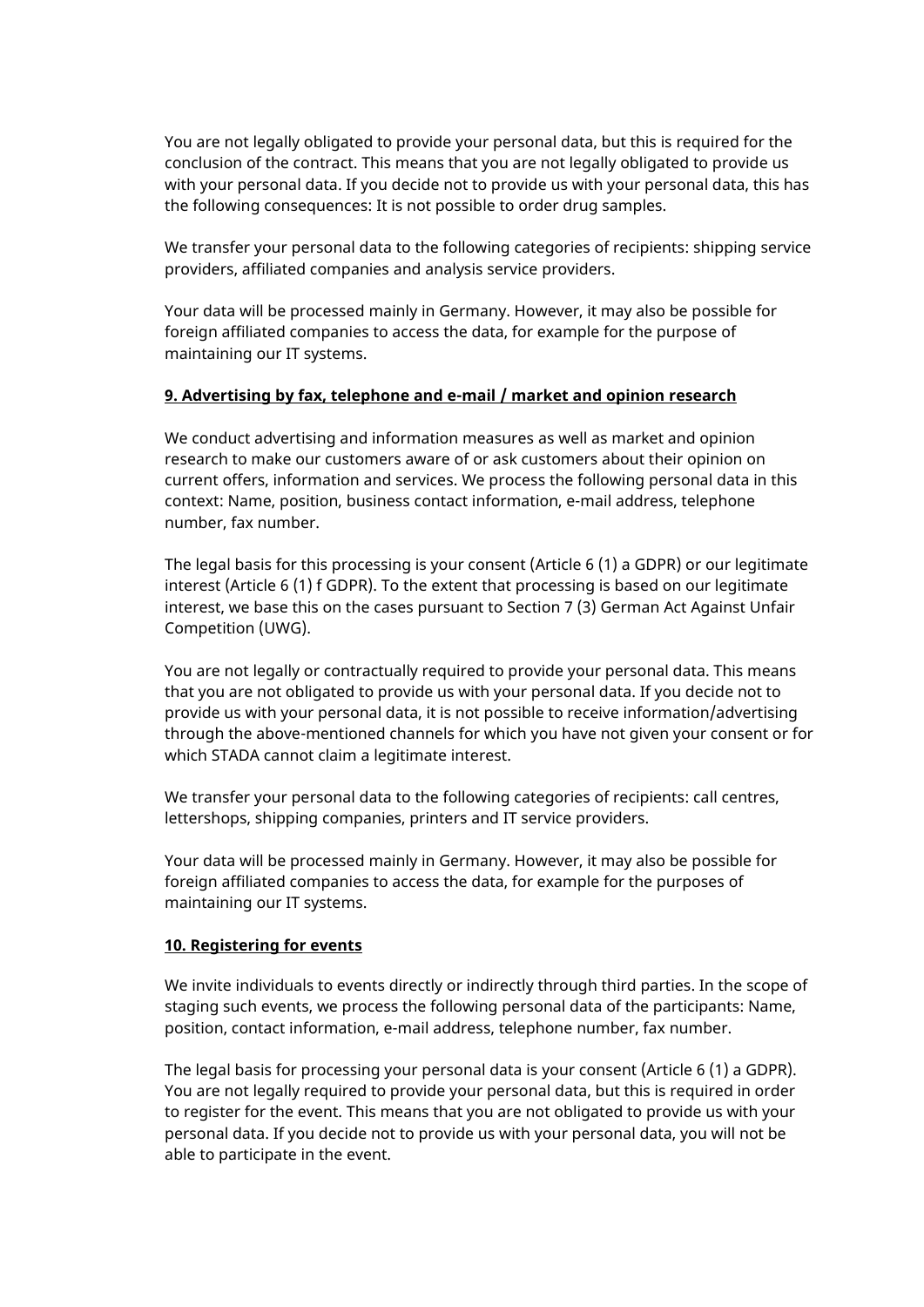If data is not collected directly, then we receive your personal data from the place where you registered for the event, for example from the organizer or through Xing Events. Depending on the type of event, the data may or may not be publicly available. For example, the participants at a specific event may be displayed publicly on Xing Events.

We transfer your personal data to the following categories of recipients: service providers assisting us in organising the event, shipping services for the purposes of sending invitations and/or information material and IT service providers.

Your data will be processed in Germany. It is possible that your data may also be processed abroad.

### <span id="page-6-0"></span>**11. Newsletters**

We offer different ways to subscribe to newsletters. In the scope of sending newsletters, we process the following personal data of newsletter recipients: Form of address, title, name, institution, position, address, telephone number, e-mail address and possibly your SAP customer number and online shop customer number.

The legal basis for this processing is your consent (Article 6 (1) a GDPR) or our legitimate interest (Article 6 (1) f GDPR). To the extent that processing is based on our legitimate interest, we base this on the cases under Section 7 (3) German Act Against Unfair Competition Act (UWG). You are not legally required to provide your personal data. This means that you are not obligated to provide us with your personal data. If you decide not to provide us with your personal data, you will not be able to receive our newsletters.

We transmit your personal data to agencies in order to send the newsletter.

Your data will be processed mainly in Germany. However, it may also be possible for foreign affiliated companies to access the data, for example for the purposes of maintaining our IT systems.

### <span id="page-6-1"></span>**12. Reporting side effects (health data)**

If you inform us of suspected adverse reactions, a suspected lack of efficacy, exposure during pregnancy and lactation or other incidences relating to our products which are required to be documented, we process your personal data for the purpose of verification and investigation, to ensure safe use of our products and to fulfil our statutory documentation and reporting obligations. For this purpose, we process the following personal data from you in our central drug safety database, which we are legally obligated to maintain:

The person submitting the report to us: name, contact details, e-mail address, telephone number, medical qualification.

The person affected by suspected adverse reactions, lack of efficacy, exposure during pregnancy and lactation or other incidents requiring documentation: Initials, date of birth, age, age group, gender and the health-related information that you provide and that is necessary to document and evaluate the incident.

This means health-related data is generally collected in a pseudonymised form, unless you, as the person concerned, report the incident yourself. The legal basis for processing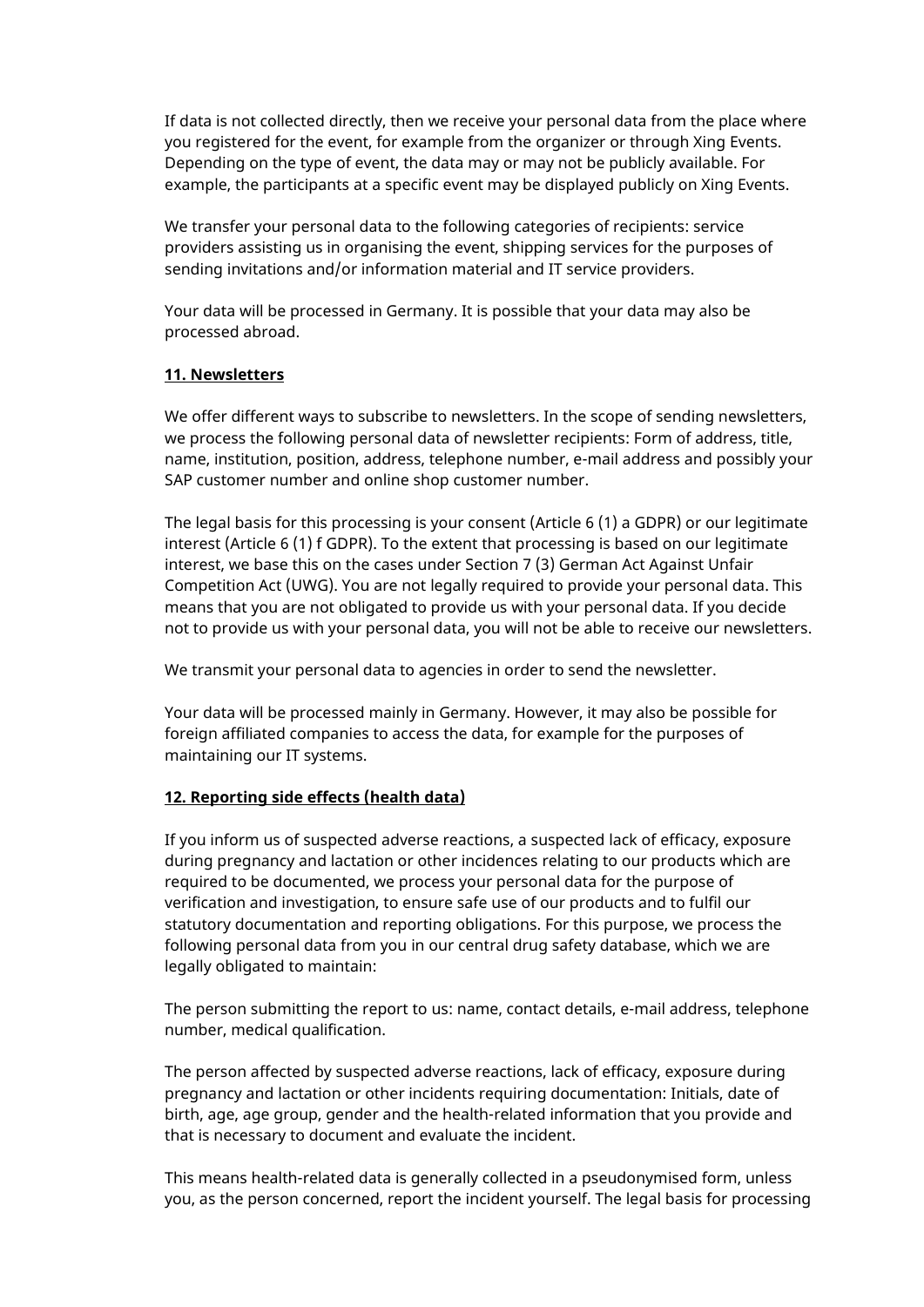is the relevant legislation on the safety of drugs and medical devices of the European Union, the member states and third countries. We collect and process this data only to the extent that we are legally obligated to.

You are not legally required to provide your personal data, so you are not obligated to provide us with your personal data. If you decide not to provide us with your personal data, this has the following consequences: data is recorded in anonymous form. This in turn means that we cannot contact you, for example if we have any follow up questions.

Alternatively, as the person affected, you can also ask your doctor, your pharmacist, another healthcare professional with whom you are undergoing treatment, or a third party, to report the incident for you - in this case we will only receive pseudonymous data on you that does not allow you to be identified. You also have the option of sending a corresponding notification directly to the responsible authorities. If you, as a doctor or pharmacist, for instance, are subject to legal or professional obligations to report the above events, you can also fulfil your obligation by reporting directly to the responsible authorities or to your relevant professional organisations (AkdÄ, AMK etc.).

If data was not collected directly, then we received your data from the following sources:

Your doctor, pharmacist or other healthcare professional with whom you are undergoing treatment, or a relative, your lawyer or other person to whom you have disclosed this information about you. We also receive data of this kind from competent supervisory authorities inside and outside the EU, either directly or via the central European database. These sources are not publicly available. In all such cases, we receive health-related personal data solely in the same pseudonymised form in which we would collect it ourselves. We only receive data in assignable form from the individuals reporting the information themselves and to the same extent to which we would collect it ourselves.

We transfer your personal data to the following categories of recipients: To fulfil our statutory obligations with regard to ensuring drug and medical device safety, we make the data available within our central drug safety database to a closed user group consisting of the employees of STADA Arzneimittel AG, its subsidiaries and external service providers directly entrusted with tasks relating to the safety of drugs and medical devices. Other employees of STADA Arzneimittel AG, its subsidiaries and external service providers only receive anonymous evaluations of this data as needed, for instance of the frequency of certain events within certain patient groups. To the extent that external parties have access to the data, appropriate agreements exist to ensure an appropriate level of data protection.

Moreover, we transmit the data in accordance with our statutory reporting obligations to supervisory authorities inside and outside the EU as well as to contractual partners inside and outside the EU, to the extent that this is necessary to fulfil our statutory documentation and reporting obligations relating to the safety of drugs and medical devices, we make the data available within our central drug safety database to a closed user group consisting of the employees of STADA Arzneimittel AG, its subsidiaries and external service providers directly entrusted with tasks relating to the safety of drugs and medical devices. Other employees of STADA Arzneimittel AG, its subsidiaries and external service providers only receive anonymous evaluations of this data as needed, for instance of the frequency of certain events in certain patient groups. To the extent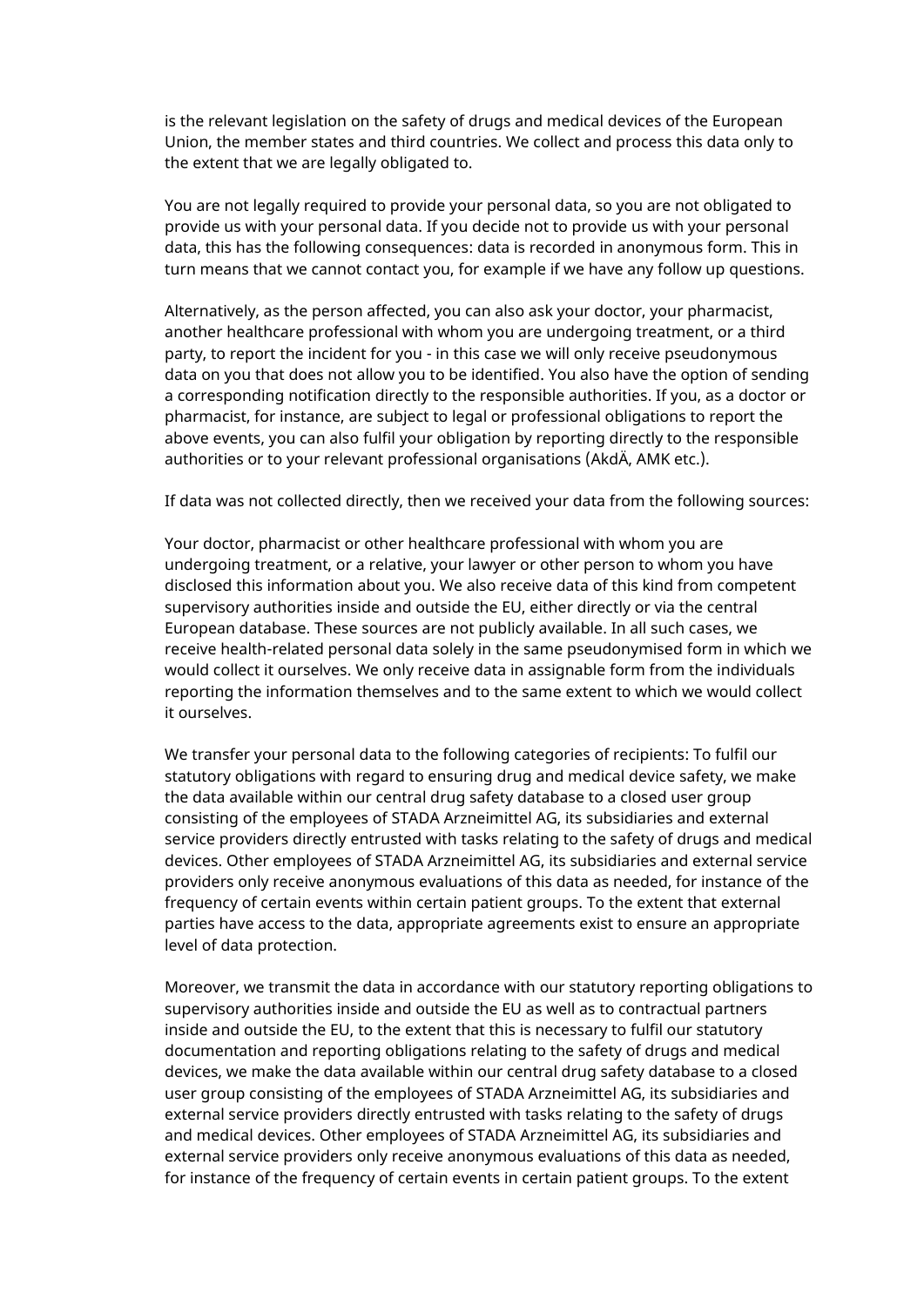that external parties have access to the data, appropriate agreements exist to ensure an appropriate level of data protection.

Furthermore, we transmit the data in accordance with our statutory reporting obligations to supervisory authorities inside and outside the EU as well as to contractual partners inside and outside the EU, to the extent that this is necessary to fulfil our statutory documentation and reporting obligations. To the extent that data is transferred to contractual partners, corresponding protection agreements exist.

### <span id="page-8-0"></span>**13. Special products**

The BfArM's (Federal Institute for Drugs and Medical Devices) approval requirements mean that for special preparations we are obligated to document which doctor and which pharmacy prescribed or requested a certain preparation.

For this purpose we process the personal data of the pharmacy placing the order, which is communicated by the pharmacy stamp on the order fax. With regard to the prescribing doctor, the following personal data is collected and processed: Name, hospital/outpatient clinic, contact address and doctor identifier number.

The legal basis for this processing is Article 6 (1) c GDPR. This means you are legally required to provide this personal data. This means that you are obligated to provide us with your personal data if you prescribe or order such medication. We transmit your data to authorities if requested.

Your data will be processed mainly in Germany. However, it may also be possible for foreign affiliated companies to access the data, for example for the purposes of maintaining our IT systems.

### <span id="page-8-1"></span>**14. Visitor book/visitor management system**

When visiting our locations, visitors (employees of external companies or other visitors) are requested to register in our visitor book/visitor management system or they are entered in such a system.

We process this data to ensure security at our sites. The legal basis for this is our legitimate interest within the meaning of Article 6 (1) f GDPR in the safety of our locations.

You are not legally required to provide your personal data, but this is necessary to ensure security at our sites. This means that you are not legally obligated to provide us with your personal data. If you decide not to provide us with your personal data, you cannot enter our locations.

If needed, we transfer your personal data to the following categories of recipients: security service providers, IT service providers, waste disposal services, possibly to auditors and, in the event of substantiated suspicions, possibly to external authorities.

Processing takes place exclusively in Germany.

Your data will be processed mainly in Germany. However, it may also be possible for foreign affiliated companies to access the data, for example for the purpose of maintaining our IT systems.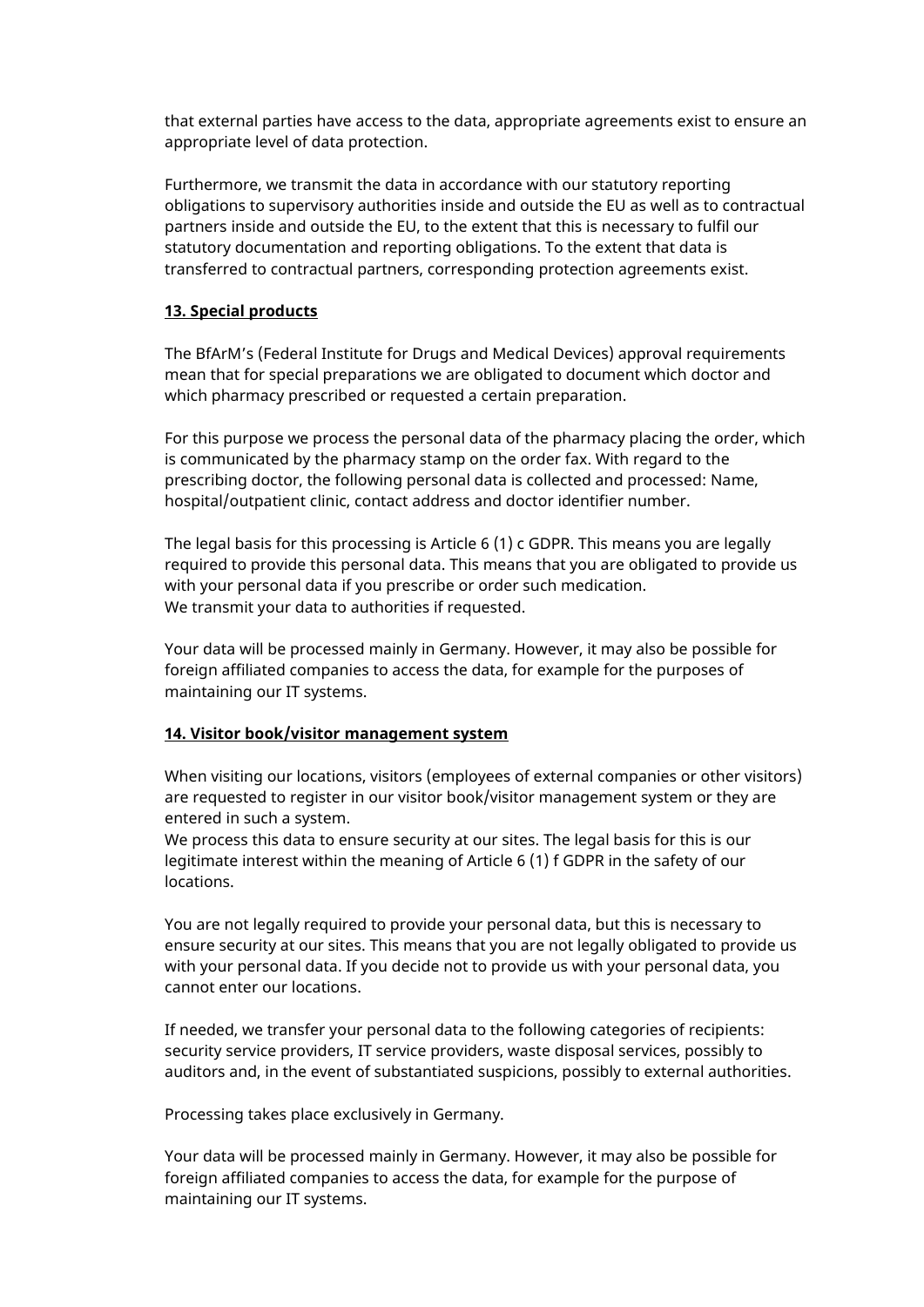### <span id="page-9-0"></span>**15. Requests for samples (health data in some cases)**

We offer the possibility of receiving samples of our products in the scope of marketing campaigns.

If you decide to order these samples, we will process the following personal data on you: Name, title, contact details, e-mail and possibly your telephone and fax numbers and, if applicable, data on your illness for the purpose of processing the sample requests.

The legal basis for processing is our legitimate interest pursuant to Article 6 (1) a GDPR. You are not legally or contractually required to provide your personal data. This means that you are not obligated to provide us with your personal data. If you decide not to provide us with your personal data, however, it will not be possible to process your request or, in turn, to send the requested samples.

We transfer your personal data to the categories of recipients assisting us in this process; this includes in particular IT service providers and shipping services.

Your data will be processed mainly in Germany. However, it may also be possible for foreign affiliated companies to access the data, for example for the purpose of maintaining our IT systems.

### <span id="page-9-1"></span>**16. Publication of photos and videos**

At internal and external events, we may take photos and videos. This involves processing the footage or images of the persons concerned and possibly the names of the persons depicted as well as their position within STADA Group. The purpose of this processing is to carry out internal and external communication measures.

The legal basis for this processing is your consent (Article 6 (1) a GDPR). In certain cases, which are defined by the exceptions set forth in Section 23 German Art Copyright Act (KUG), the legal basis can be our legitimate interest under Article 6 (1) f GDPR. You are not legally or contractually required to provide your personal data. This means that you are not obligated to provide us with your personal data. If you decide not to provide us with your personal data, no photos of you will be taken or published.

We transfer your personal data to the categories of recipients assisting us in this process; this includes in particular IT service providers and foreign affiliated companies.

Your data will be processed mainly in Germany. However, it may also be possible for foreign affiliated companies to access the data, for example for the maintenance of our IT systems or communication measures.

### <span id="page-9-2"></span>**17. Facebook Messenger**

As part of the publication of the Health Report, STADA provides a chatbot via the Facebook Messenger in which questions from the Health Report are answered. By clicking on the advertisement, you will be directed to the Facebook Messenger, where a conversation (survey) with our chatbot starts. Participation is voluntary! The legal basis for the processing of your data in this regards is your consent. You can withdraw your consent anytime with effect for the future (for details regarding exercising your rights, please see below). For the purpose of the survey, we process your profile name, which is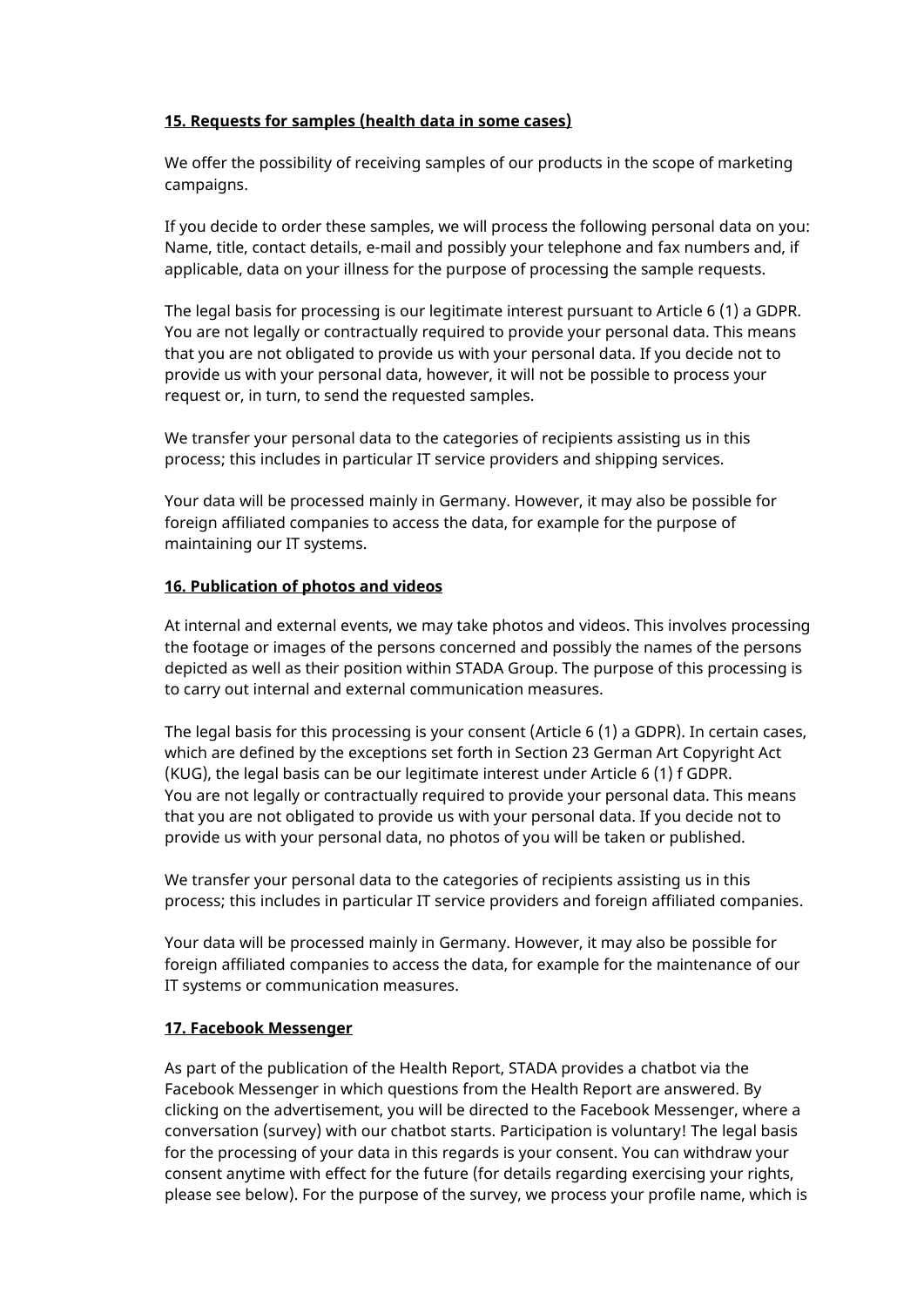transferred to us by Facebook and the answers from the chatbot. We analyze this data only anonymously. Please note that based on your answers, conclusions regarding your health data might be possible. However, we will never connect these to your personal data. Addresses and Links to the data privacy information of Facebook: Facebook Inc., 1601 S California Ave, Palo Alto, California 94304, USA;

https://www.facebook.com/policy.php; further information on data collection: http://www.facebook.com/help/186325668085084,

http://www.facebook.com/about/privacy/your-info-on-other#applications as well as http://www.facebook.com/about/privacy/your-info#everyoneinfo.

### <span id="page-10-0"></span>**18. Special Measures during Corona Pandemic**

If you visit one of our locations during the corona pandemic, you may be asked to provide a self-assessment regarding your contact with infected people and your recent travel activities. This data will not be transferred to third parties and only will be stored internally for a period of max. 3 months.

You may also be asked to have a fever measurement. If the measured temperature is below 37.8 ° C, no personal data of you will be collected and stored. If your temperature is above this temperature you will not be allowed to enter the companies premises and you data will be stored. The fever measurement is carried out by an external security company and the external company doctor. Both service providers are obliged to comply with data protection.

The legal basis for the processing of data in the context of these measures is our legitimate interest in accordance with Art. 6 (1) f GDPR and the protection against serious cross-border health risks in accordance with Art. 9 (2) i GDPR.

### <span id="page-10-1"></span>**19. Video Conferences**

Your data will be processed to enable you to participate in a video conference. This also includes the data for the organization and implementation of such meetings (name and email address).

The legal basis for data processing when organizing and conducting "online meetings" is Art. 6 (1) b) GDPR, insofar as the meetings are held in the context of contractual relationships.

If there is no contractual relationship or the implementation of the meeting is not essential for the fulfillment of the contract, the legal basis is Art. 6 (1) f) GDPR. Here we are interested in effective communication through the implementation of "online meetings".

Insofar as personal data is processed by STADA employees, Section 26 BDSG is the legal basis for data processing.

The following personal data is transmitted in the context of video conferences:

- The names of all participants are transmitted to all participants by the software. If the person concerned has activated their camera and microphone, data will be transmitted to all other participants.
- Data shared in the "online meeting" using the screen sharing function
- Data shared in the chat of the "online meeting"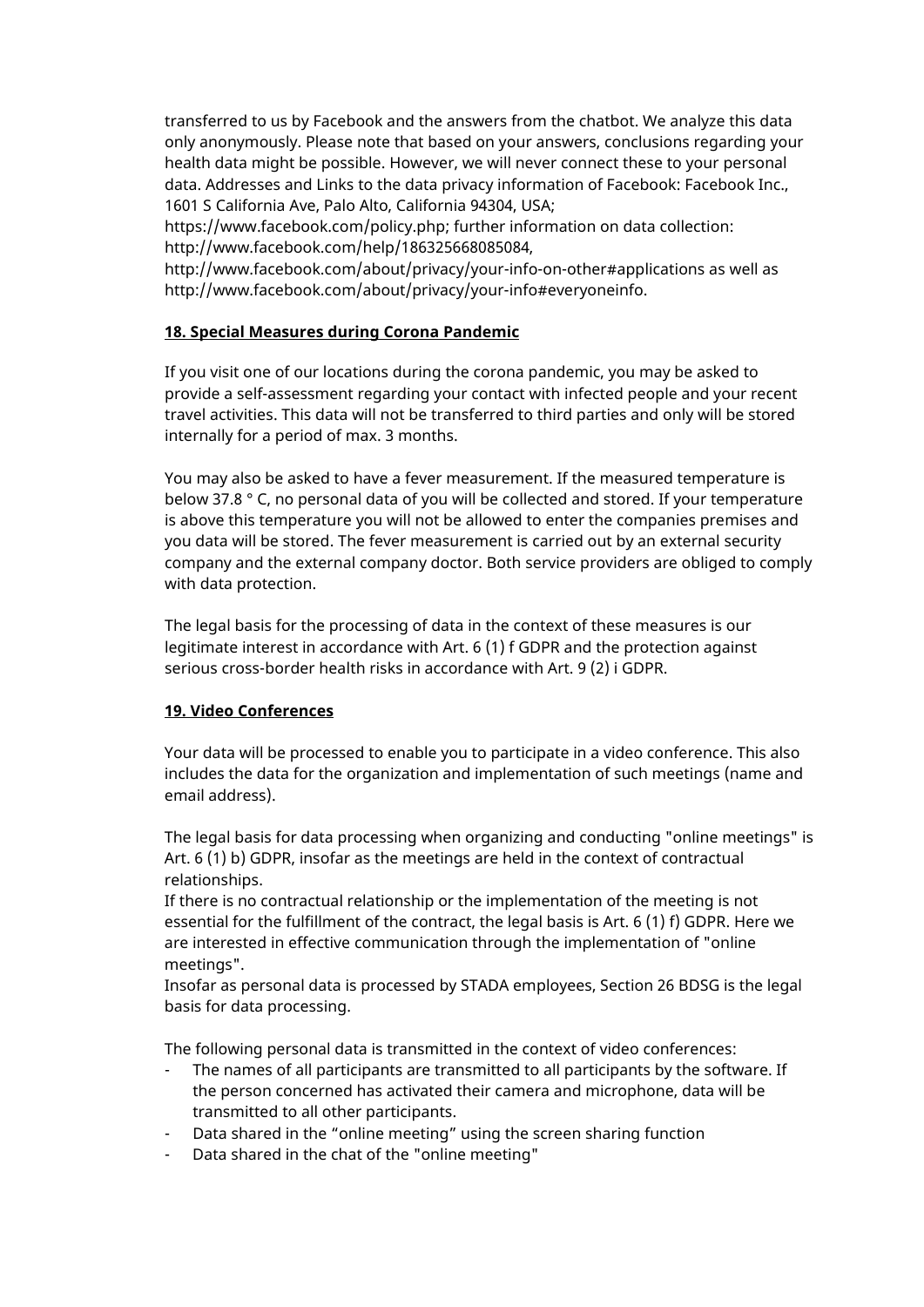Your data will mainly be processed in the EU. However, the data can also be accessed by foreign affiliated companies and IT service providers. We have therefore taken appropriate protective measures to ensure data protection.

### <span id="page-11-0"></span>**20. Clinical Trail Investigators**

If you are involved in the conduct of a clinical trial as an investigator or other trial staff (core functions), we collect and process your name, your job title, the institution in which you work and your contact details (address, telephone number, e-mail).

The processing is based on Art. 6 (1) 1 b, c, f GDPR. If your data are not processed within the scope of legal obligations or for the handling of the existing study contract, we process your data within the scope of our legitimate interest as defined by Art. 6 (1) 1 f GDPR to ensure your qualification, to complete all study results at the end of the clinical trial (in the Clinical Study Report which includes CVs of core staff).

We transfer your personal data to those categories of recipients who support us in the processing, this includes in particular IT service providers. Furthermore, your data will be forwarded to the federal and state authorities responsible for conducting and approving clinical trials, as well as to the competent ethics committees.

Your data will mainly be processed in Germany. However, access to the data by foreign group companies is also possible, for example for the maintenance of our IT systems.

### <span id="page-11-1"></span>**Transfer within STADA Group**

If individual service providers or affiliated companies are located outside the EU, there may not be an adequate level of data protection compared to the level of data protection within the European Union. This means that the data protection laws in this country, to which your data may be transferred, do not offer the same protection as in Germany.

We have therefore taken appropriate protective measures to ensure data protection: a global Group-wide Code of Conduct, standard contracts for contract processing or standard contract clauses within the STADA Group and with external service providers.

### The Code of Conduct can be downloaded from

https://www.stada.de/fileadmin/user\_upload/A\_stada.de/5\_Investor\_Relations.de/07\_Corporate\_ Governance/STADA\_Verhaltenskodex.pdf. Contracts for contract data processing have been concluded in accordance with Article 28 GDPR, the standard contractual clauses in accordance with EU requirements [\(https://eur-lex.europa.eu/legal](https://eur-lex.europa.eu/legal-content/EN/TXT/HTML/?uri=CELEX:32010D0087&from=DE)[content/EN/TXT/HTML/?uri=CELEX:32010D0087&from=DE\)](https://eur-lex.europa.eu/legal-content/EN/TXT/HTML/?uri=CELEX:32010D0087&from=DE).

In the above cases, there is no automatic decision-making based solely on automated processing, including profiling, and which has legal implications or would affect you in any similar way.

STADA deletes personal data based on the following:

- Based on statutory or contractual deletion periods
- If processing is based on your consent, we process this data until you revoke your consent